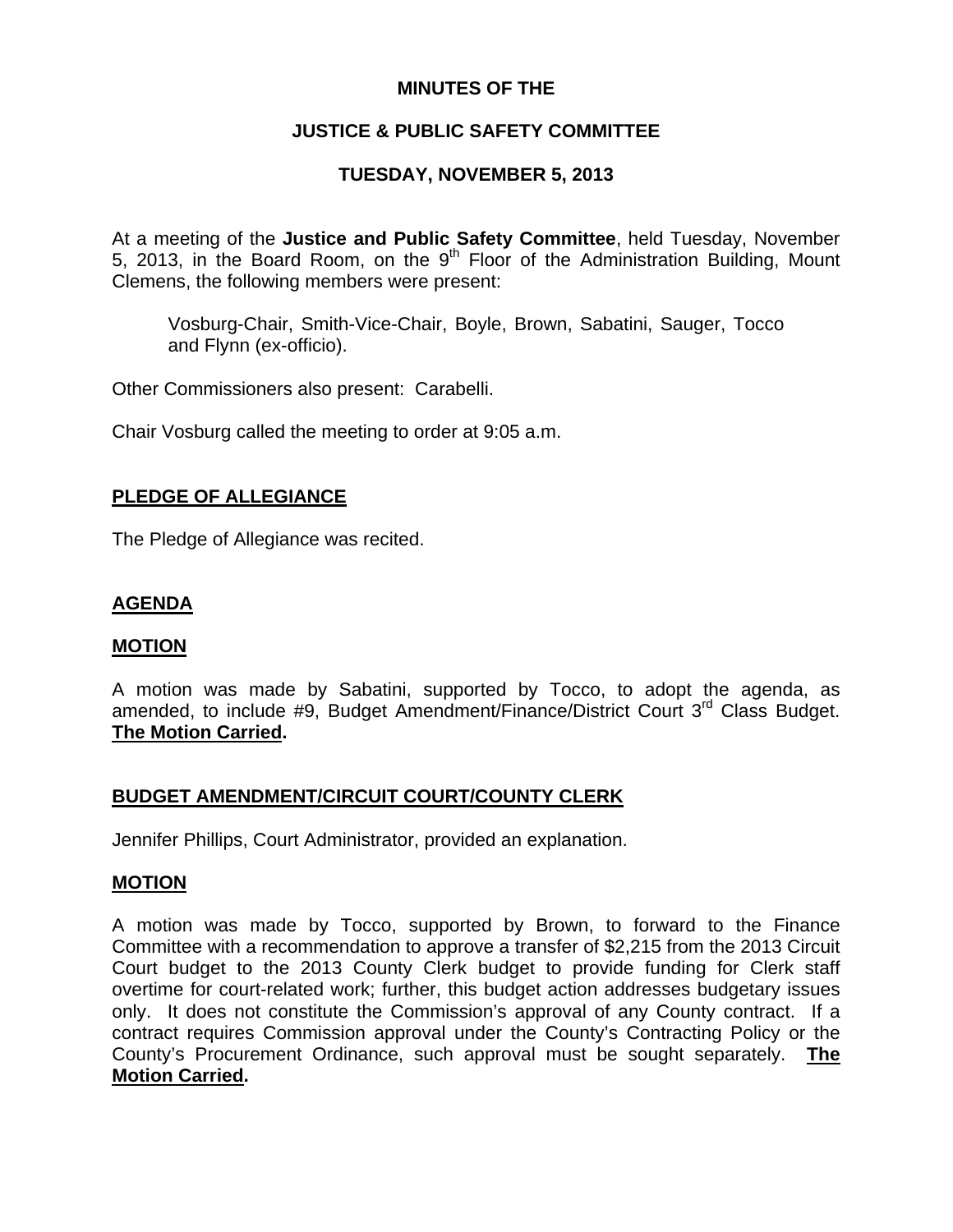## **BUDGET AMENDMENT/CIRCUIT COURT/MENTAL HEALTH COURT**

#### **MOTION**

A motion was made by Brown, supported by Tocco, to forward to the Finance Committee a recommendation to approve an increase in the FY2014 budgeted state revenues and expenditures of the Macomb County Mental Health Court in the amount of \$108,370 to account for the final amount awarded by the Michigan Mental Health Court Grant Program, which was not included in the FY2014 budget adopted by the Board of Commissioners in September, 2013; further, this budget action addresses budgetary issues only. It does not constitute the Commission's approval of any County contract. If a contract requires Commission approval under the County's Contracting Policy or the County's Procurement Ordinance, such approval must be sought separately. **The Motion Carried.**

#### **BUDGET AMENDMENT/CIRCUIT COURT/VETERANS TREATMENT COURT**

#### **MOTION**

A motion was made by Sauger, supported by Smith, to forward to the Finance Committee a recommendation to approve an increase in the FY2014 budgeted state revenues and expenditures of the Macomb County Veterans Treatment Court in the amount of \$50,125 to account for the final amount awarded by the Michigan Veterans Treatment Court Grant Program, which was not included in the FY2014 budget adopted by the Board of Commissioners in September, 2013; further, this budget action addresses budgetary issues only. It does not constitute the Commission's approval of any County contract. If a contract requires Commission approval under the County's Contracting Policy or the County's Procurement Ordinance, such approval must be sought separately. **The Motion Carried.** 

#### **BUDGET AMENDMENT/EMERGENCY MANAGEMENT/FUND 350**

Vicki Wolber, Director, gave an overview.

#### **MOTION**

A motion was made by Brown, supported by Sabatini, to forward to the Finance Committee a recommendation to approve a budget transfer request in the amount of \$250,000 in Fund 350 for the 2011 UASI Grant by increasing Capital Outlay by \$250,000 and decreasing Supplies & Services by \$250,000; further, this budget action addresses budgetary issues only. It does not constitute the Commission's approval of any County contract. If a contract requires Commission approval under the County's Contracting Policy or the County's Procurement Ordinance, such approval must be sought separately.